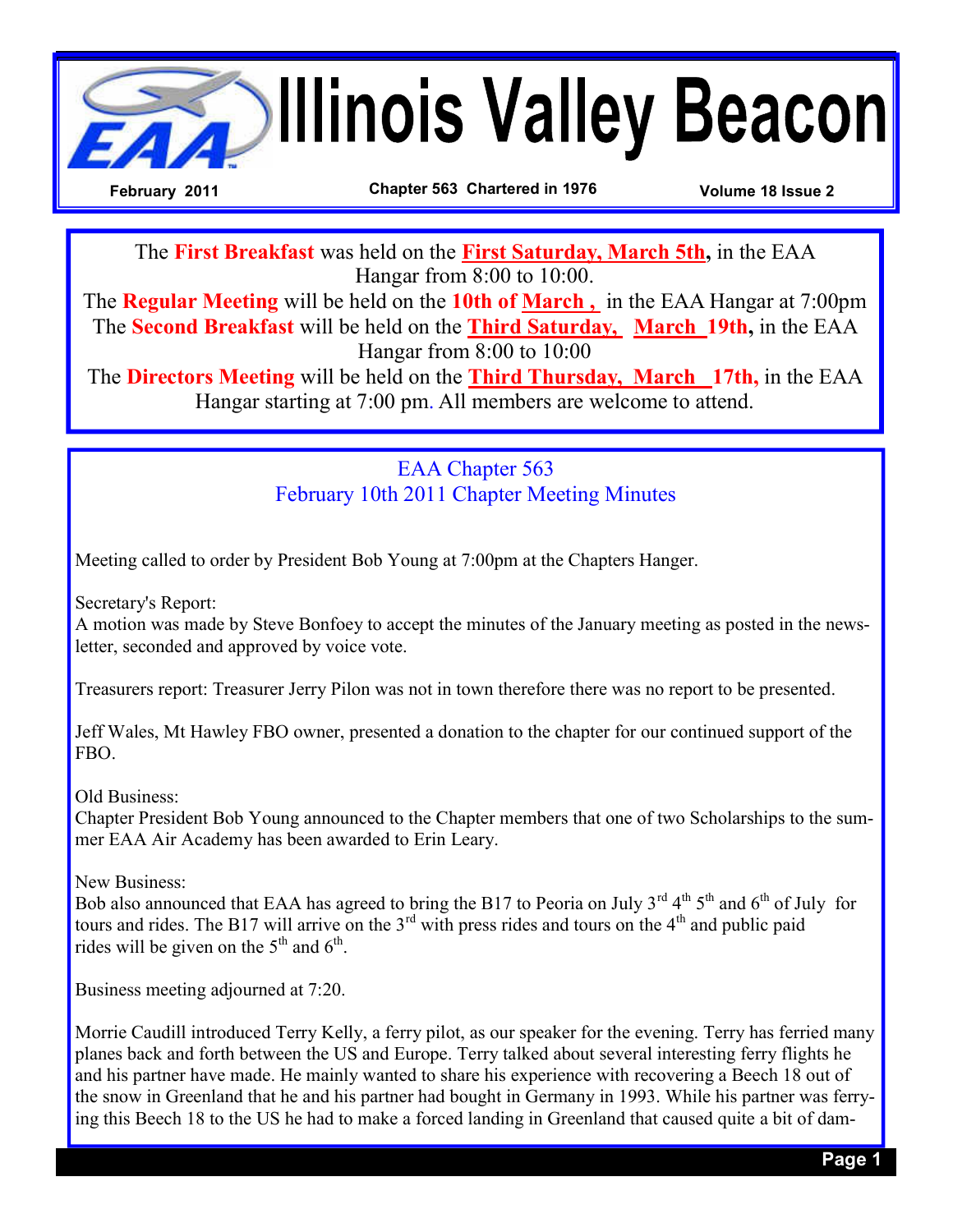age. They bought back the Plane from Lloyd's of London for scrap and proceeded to put together a team to go and recover the plane.

This was a major undertaking with having to find and purchase a plane that would get them, tools an parts needed to make the plane airworthy.

When they arrived at the crash site they found the plane was almost covered in snow and the powdery snow had almost filled up the plane with snow. They dug it out of the snow, replaced a prop, fixed many other items and found someone with an airbag to be able to lift it and then get the landing gear down. They then built some skis for the landing gear that allowed the plane to taxi and to be able to get the plane airborne. These skis had to fall off just as they took off. Everything went mostly as planned and they were able to fly it out and bring it back to Central Illinois.

Respectively Submitted; Your Secretary Donald Wolcott

## MINUTES OF EAA 563 BOARD MEETING

## February 17<sup>th</sup> 2011 at the Chapter Hanger

The meeting was called to order by Chapter President Bob Young at 7:05 pm.

Those in attendance were Bob Young, Kent Lynch, Morrie Caudill, Don Wolcott and Greg Lepine. This constituted a quorum. Visitors included Marty Martin, Phil Jones, Adama Allmond and Peoria Airport Director Gene Olson

Secretary's Report:

The January board meeting minutes were read by Don Wolcott. Greg made motion to accept minutes as read, seconded by Chris and approved by voice vote.

Treasure's Report:

Treasure Jerry Pilon was not in attendance so a treasure's report was not available.

Old Business:

Kent indicated that the Chapter now has a new grill to be used for events where the Chapter will be cooking hamburgers, hot dogs and etc. Kent had bought two new shirts with the EAA logo, chapter number and member name on them for the board members to see. Each board member will be buying one and they will be shown to other members for them to put in orders for their own shirt. These shirts are bought from a local business.

Chris presented what is required of the Chapter to get EAA President Rod Hightower here to hold a meeting for the all of Central Illinois. This event will continue to be pursued.

New Business:

Gene Olson came to our Board meeting to respond to our request to open a dialog between him, the Airport Authority and our Chapter about some of the things that are needs here at Mt Hawley and how we might be helpful in resolving them. Gene discussed the status of the proposed runway extension. He stated that site approval and environmental impact statements could be done by fall and then be waiting on funding by the FAA. Earliest start date would be in fiscal 2012. Sometime this spring, if money can be found to buy paint, some of the hangers could get a new coat of paint and roof leaks fixed. Our continued quest for getting a sign here at the airport looks like it will go forward. Gene asked us to have the Eagle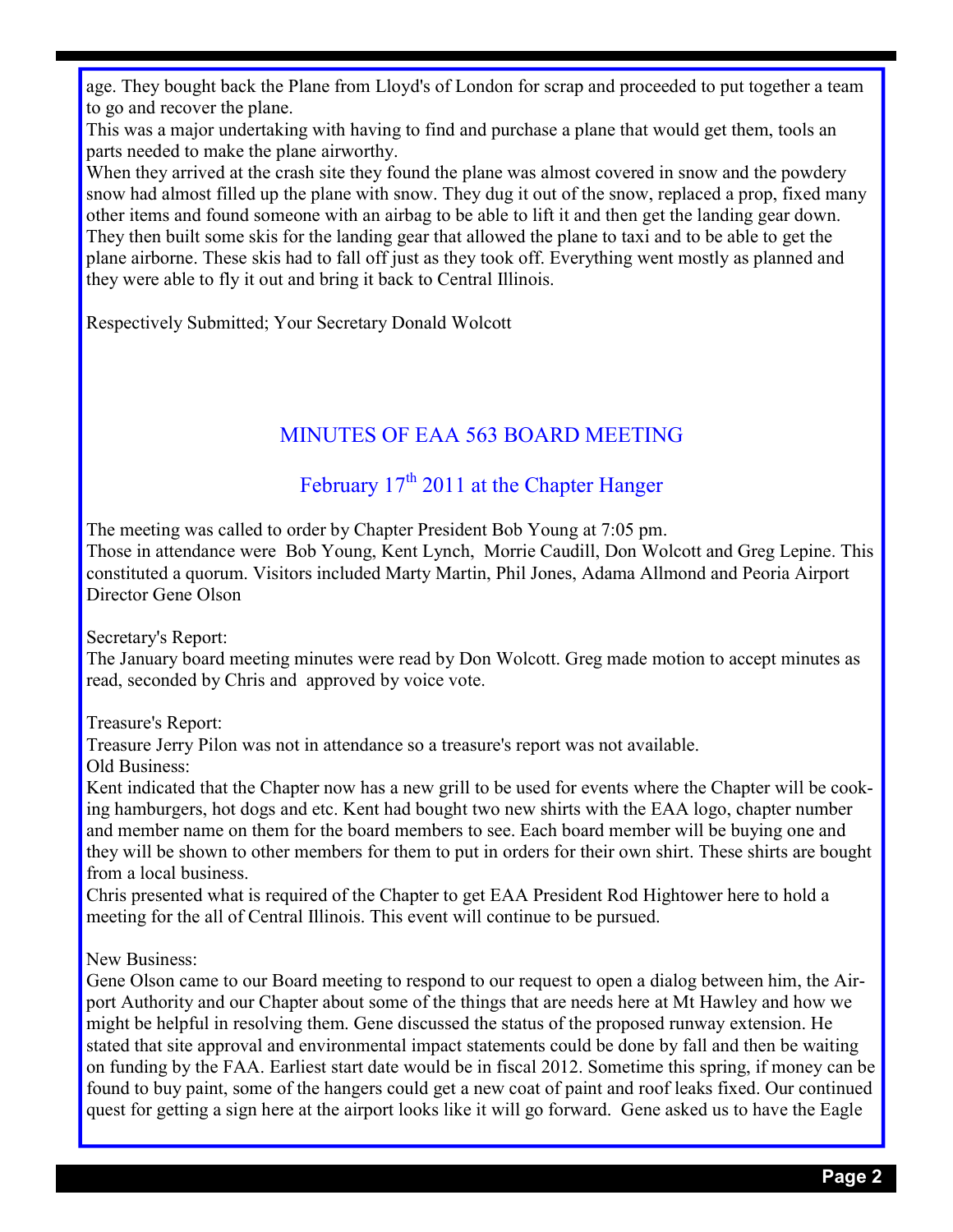Scout group that is interested in making the sign and landscaping a Scout project to contact him and he will work with them to get the funding and work with them on a plan.

Bob Young talked about the need for a committee to work on coordination of the B17 visit July 3rd,  $4<sup>th</sup> 5<sup>th</sup>$ and 6th. Bob would like to see some of the Chapter members volunteer to serve on this committee, and not be made up of just board members. Those that would like to help please contact Bob or any board members. This generally a good money maker for the Chapter and free rides to some of those helping will be provided when the B17 leaves here and goes to the next location.

A letter was received from the EAA that an EAA member Peter Burger will match up to \$100,000 of donations that will be used for helping Chapters pay for and develop websites and other chapter communication projects The board decided to donate \$100 to this fund with the idea that this may come back many times more in new technology and services for the Chapter.

Meeting adjourned at 10.05.

Respectively Submitted; Your Secretary Donald Wolcott

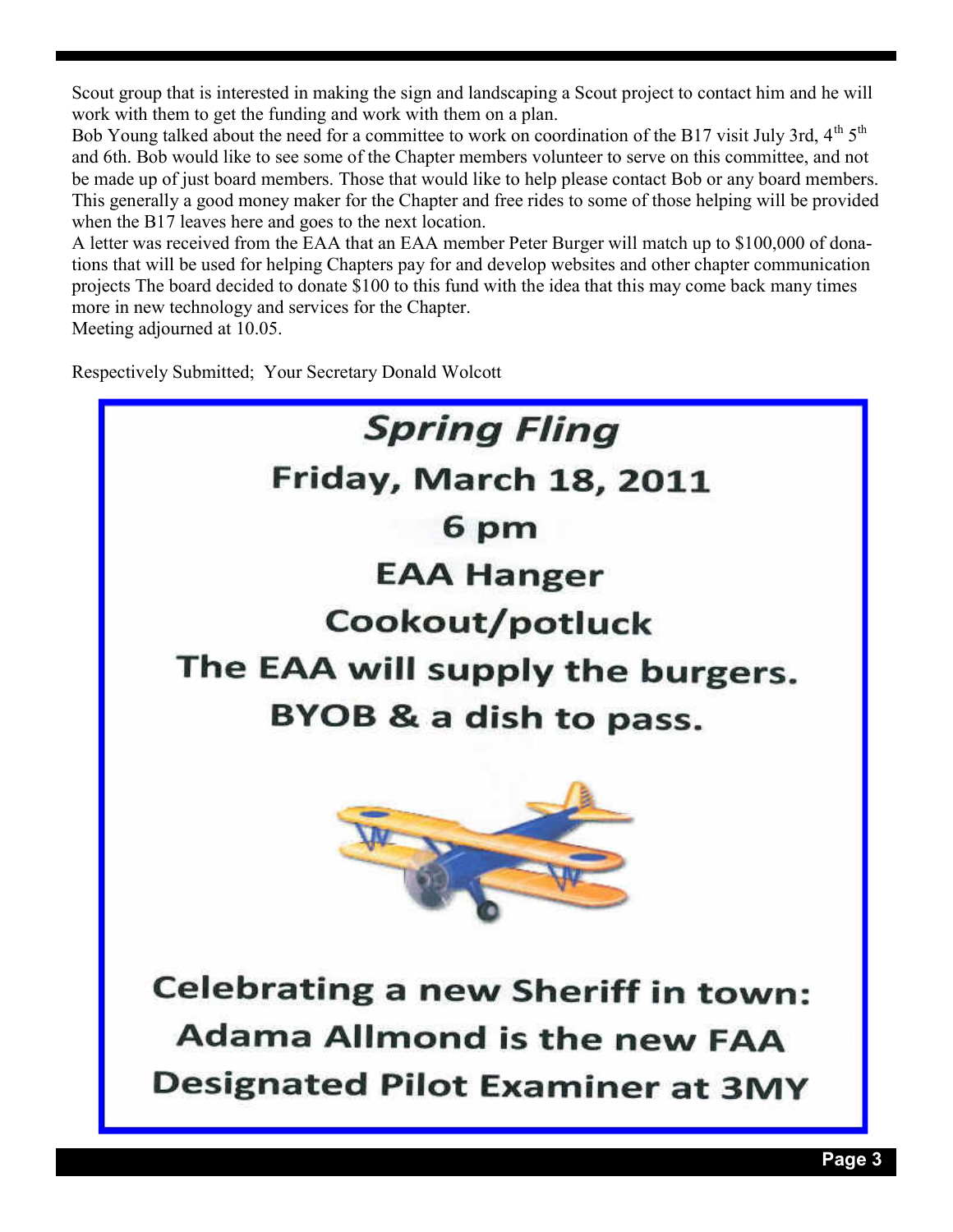## **EAA CHAPTER 563 NEEDS YOU**

We have had a terrific response by you members this year to re-up with the Chapter. By that I mean , 51 of you have updated your membership form and returned your dues. The money is in the bank returning interest as we speak.

 If, by chance, you have misplaced your stamped, addressed envelope, and the membership application, go to the web site and print the application and mail it to myself or Jerry Pilon. The addresses are on the bottom of this page.

At this time I don't know what program is planned for the membership meeting on the 17th, but I will let you know by email before.



Los Angele's full name is El Pueblo de Nuestra Senora la Reina de Los Angeles de Porciuncula - and can be abbreviated to 3.63% of its size: L.A.

## New News

 We will have the B-17, Aluminum Overcast here in Peoria the July 4th. Weekend. I believe it will fly passengers on July 3,4, and 5. Each time we sponsor this airplane the Chapter benefits in more ways than one.

 The Chapter usually makes a nice amount of money from our share of the flights and souvenir sales, and, the members who work the show have the opportunity to ride the plane to it's next destination free.

 National EAA has always been pleased with the turnout we have had while the plane is here in Peoria.

 I know July 4th is a family fun weekend and most of us will have other obligations that day. But, what is more fun than hanging around four round engines, dripping oil and making smoke. I hope you can spare some time on at least one of those days to help sponsor the plane at PIA.



President: Robert Young,105 E. Northgate Rd., Peoria, IL, 61614, Ph. 453-5602, rwyoung77@hotmail.com Vise Pres. Kent Lynch, 8906 N. Ford Rd., Edwards, IL, 61528, PH. 251-1998, flyinglfarm@telstar-online.net Treasurer: Jerry Pilon, 110 WindRidge Dr., Washington, IL 61571, Ph. 745-1139 plongt@hotmail.com Secretary: Don Wolcot, 7204 Dogwood Ln., Brimfield, IL. 61517, Ph. 446-9568 donwolcott@sbcglobal.net Nsletter/Web Editor: Morrie Caudill, 5320 N.Sherbrook Ln., Peoria, IL. 61614, Ph. 691-3613 flyvfr@comcast.net Technical Advisor: Al Lurie, 605 E. Armstrong Avenue, Peoria, IL. 61603, Ph. 682-1674 Technical Advisor: Sam Sisk, 7214 W. Legion Hall Rd., Dunlap, IL. 61525, Ph. 243-5729 sesisk@mtco.com Young Eagles: Marty Martin, 4509 Constantine Av, Peoria Heights, IL. 61616, Ph.453-1259 vwmartin@nelson-tel.net Flight Advisor: Sam Sisk, 7214 W. Legion Hall Rd., Dunlap, IL. 61525, Ph. 243-5729 sesisk@mtco.com